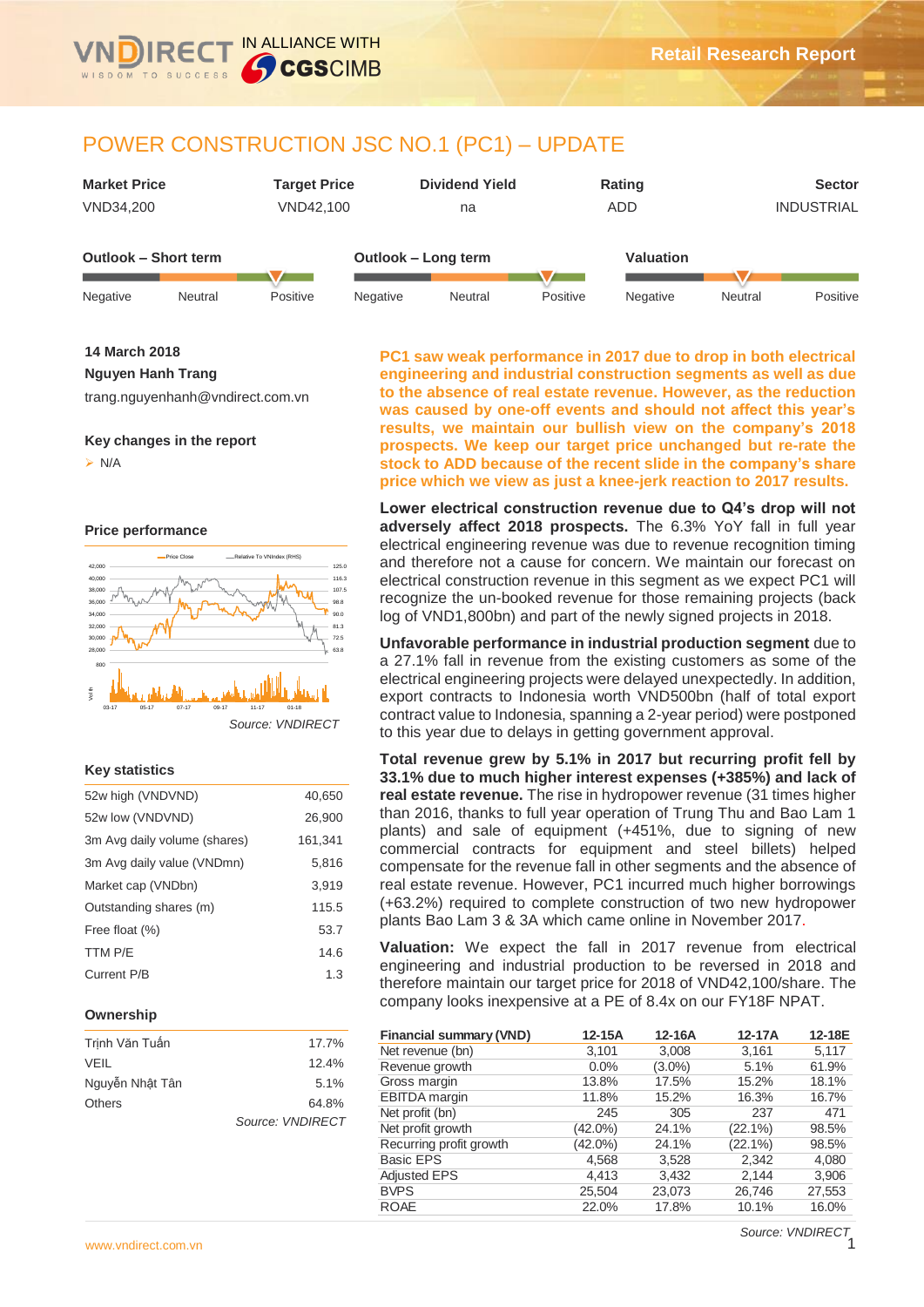

**2018 outlook is still optimistic with growth coming from real estate, hydropower and electrical engineering**

**Progress on My Dinh Plaza II construction is on schedule**. PC1 is completing the last phase of the project and will start handing over apartments to customers in May 2018. More than 80% of the project has been sold and we expect 100% sale of the apartments by the time the building's construction is complete. We maintain our forecast that PC1 will recognize all the revenue and gross profit from the project at VND1,100bn and VND333bn in 2018, respectively.

**Hydropower revenue is expected to grow by 85% in 2018 as 4 plants will contribute a full-year of production**. With the assumed selling price of VND1,100/kWh (same level as 2017), we expect total revenue of hydropower in 2018 to be VND516bn (+84.9%) based on total electricity output of 469mn kWh. This number will include a fullyear of contribution from Bao Lam 3 and 3A, taking PC1's total generation capacity to 114MW.

**Electrical engineering revenue is projected to increase by at least 10% in 2018.** We forecast the segment revenue to reach VND2,196bn in 2018, of which VND1,800bn is 2017's leftover backlog and the remaining VND396bn will come from partial booking of VND2,200bn worth of new order wins forecasted for the year, the same amount of new contracts signed during the year for 2017.

**Opportunities from EVN's big transmission line project in 2Q2018 present upside to our forecasts**. The government has approved the opening of the bidding process for the 500kV transmission line branch 3 project in 2Q2018 at a total investment value of VND10,364bn (US\$456mn), of which around 35% (equivalent to VND3,627bn) will be electrical engineering work. The project is expected to start in 3Q2018 and be completed by the end of 2019. The timeline is very tight due to the urgency of getting this new transmission capacity on stream. PC1 intends to participate in the bidding process for the electrical engineering component of the package.

If PC1 wins the bid for the complete electrical engineering package worth VND3,627bn, which starts in 3Q2018, we assume that PC1 will be able to recognize revenue of VND604.5bn within 2018. Thus, total electrical engineering and industrial revenue may increase by 27.5% from our current forecast for 2018 (VND2,196bn).

**Valuation**: We believe the stock deserves to trade at a premium to peers on a TTM basis due to PC1's strong fundamentals including the following: (1) it is the market leader in Vietnam's electrical engineering sector which still has ample room for growth, (2) it has a good track record and relationship with EVN and has proprietary technology, and (3) EBT should skyrocket by 98.5% in FY18. Using a sum-of-parts method due to the hybrid nature of PC1's business, we arrive at a target price of VND42,100/share for PC1, equivalent to a 1Y forward P/E of 10.3x.

**Figure 1: Forecasted 2018 business results (in VNDbn) (\*)** 

|                               | 2016    | 2017     | 2018F |
|-------------------------------|---------|----------|-------|
| <b>Electrical Engineering</b> | 1,815   | 1,701    | 2,196 |
| Industrial production         | 517     | 377      | 520   |
| Office lease                  | 9       | 12       | 13    |
| Apartment for sale            | 464     | 3        | 1,100 |
| Hydropower                    | 9       | 279      | 516   |
| Sales of equipment            | 131     | 723      | 700   |
| Others                        | 63      | 66       | 72    |
| <b>Total revenue</b>          | 3,008   | 3,161    | 5,117 |
| Revenue growth                | $-3.0%$ | 5.1%     | 64.9% |
| EBT                           | 401     | 304      | 603   |
| EBT growth                    | 25.7%   | $-24.2%$ | 98.5% |
|                               |         |          |       |

Source: VNDIRECT

(\*) Total revenue in 2018 does not include additional revenue from 500kV transmission line

#### **Figure 2: Evaluation methods**

| Segment                            | Segment<br>value (bn<br><b>VND)</b> | Valuation<br>method    |
|------------------------------------|-------------------------------------|------------------------|
| <b>Electrical Engineering</b>      |                                     | 1,935 Target PE of 8.2 |
| <b>Industrial Production</b>       |                                     | 614 Target PE of 7.8   |
| <b>Real Estate</b>                 | 204                                 | <b>NPV</b>             |
| Hydropower                         | 2,032                               | <b>FCFE</b>            |
| <b>Others</b>                      | 86                                  | Target PB of 1         |
| Total                              | 4,871                               |                        |
| <b>Target Price</b><br>(VND/share) | 42,191                              |                        |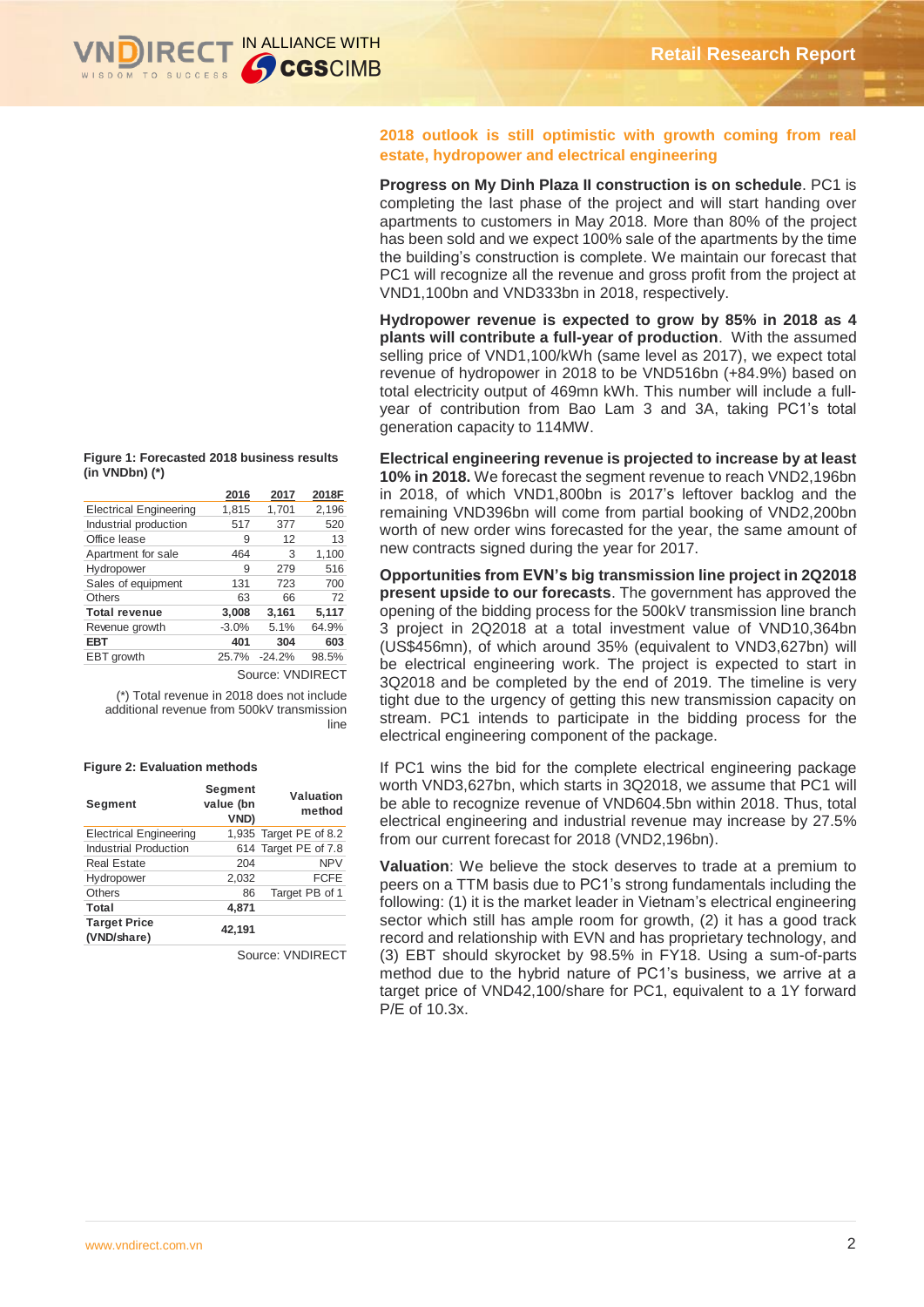# IN ALLIANCE WITH  $\overline{\mathsf{v}}$ WISDOM TO SUCCESS

## **Figure 3: Peer comparison**

|                               |         | Market cap | <b>TTM NPAT</b> | <b>TTM EPS</b> |                |                |        |              |         |
|-------------------------------|---------|------------|-----------------|----------------|----------------|----------------|--------|--------------|---------|
| Company                       | Country | (mn US\$)  | growth $(\%)$   | growth $(\%)$  | <b>ROA (%)</b> | <b>ROE (%)</b> | D/E(x) | TTM $P/E(x)$ | P/B(x)  |
| <b>Electrical Engineering</b> |         |            |                 |                |                |                |        |              |         |
| <b>CTD</b>                    | Vietnam | 602.4      | 0.3             | 0.8            | 11.9           | 23.2           | 0.0    | 8.6          | 1.8     |
| <b>HBC</b>                    | Vietnam | 244.6      | $-1.8$          | $-3.4$         | 6.8            | 44.5           | 2.1    | 6.4          | 2.5     |
| <b>VNE</b>                    | Vietnam | 24.5       | $-38.3$         | $-38.3$        | 4.1            | 6.8            | 0.2    | 9.7          | 0.6     |
| Average                       |         | 290.5      | $-13.3$         | $-13.6$        | 7.6            | 24.8           | 0.8    | 8.2          | 1.6     |
| Median                        |         | 244.6      | $-1.8$          | $-3.4$         | 6.8            | 23.2           | 0.2    | 8.6          | 1.8     |
| Hydropower                    |         |            |                 |                |                |                |        |              |         |
| <b>GHC</b>                    | Vietnam | 33.7       | 9.7             | 6.8            | 17.7           | 22.2           | 0.0    | 11.7         | 2.6     |
| <b>DRL</b>                    | Vietnam | 22.7       | $-11.3$         | $-16.5$        | 51.2           | 51.4           | 0.0    | 8.7          | 4.0     |
| <b>PIC</b>                    | Vietnam | 21.6       | 59.2            | 57.3           | 7.4            | 12.2           | 0.6    | 11.7         | 1.4     |
| Average                       |         | 26.0       | 19.2            | 15.9           | 25.5           | 28.6           | 0.2    | 10.7         | 2.7     |
| Median                        |         | 22.7       | 9.7             | 6.8            | 17.7           | 22.2           | 0.0    | 11.7         | 2.6     |
| <b>Industrial Production</b>  |         |            |                 |                |                |                |        |              |         |
| <b>SHI</b>                    | Vietnam | 18.4       | $-20.7$         | $-21.1$        | 3.9            | 11.7           | 1.8    | 3.8          | 0.5     |
| <b>SHA</b>                    | Vietnam | 8.8        | 23.5            | 16.7           | 6.1            | 11.8           | 0.8    | 4.6          | 0.6     |
| <b>HMG</b>                    | Vietnam | 2.9        | 49.3            | 49.2           | 2.9            | 10.1           | 1.6    | 8.4          | 0.8     |
| <b>MHL</b>                    | Vietnam | 1.4        | $-92.4$         | $-92.4$        | 5.7            | 17.0           | 1.3    | 13.7         | 0.5     |
| APL                           | Vietnam | 0.9        | $-1.4$          | $-0.9$         | 2.2            | 14.5           | 1.7    | 8.4          | 1.5     |
| Average                       |         | 6.5        | $-8.3$          | $-9.7$         | 4.2            | 13.0           | 1.4    | 7.8          | $0.8\,$ |
| Median                        |         | 2.9        | $-1.4$          | $-0.9$         | 3.9            | 11.8           | 1.6    | 8.4          | 0.6     |
| PC <sub>1</sub>               | Vietnam | 173.6      | $-22.1$         | $-33.6$        | 4.4            | 10.1           | 0.6    | 14.6         | $1.3$   |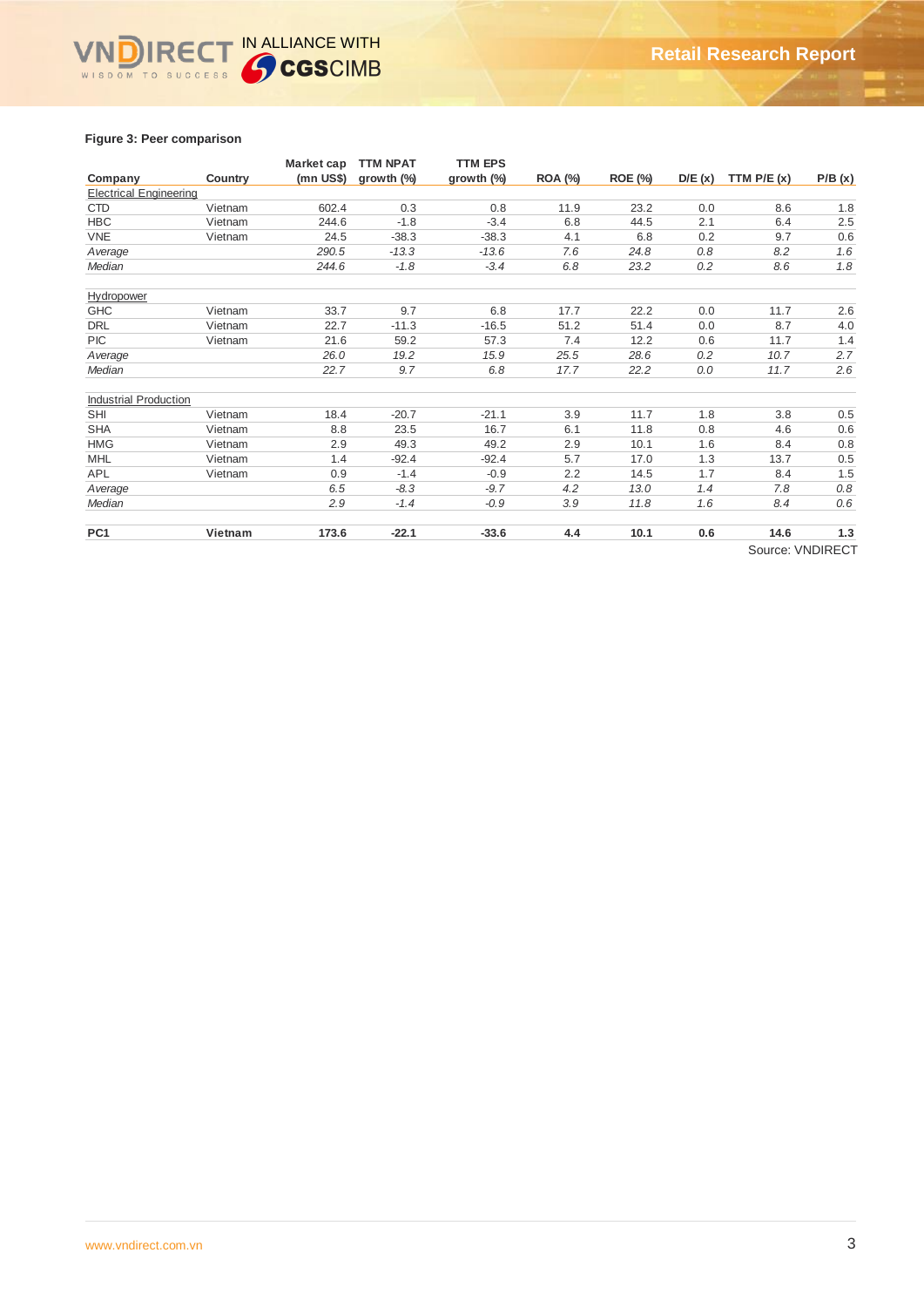## IN ALLIANCE WITH **IRE** WISDOM TO SUCCESS

#### **Valuation**





#### **Income statement**

| (VNDbn)                       | 12-16A   | 12-17A  | 12-18E   |
|-------------------------------|----------|---------|----------|
| Net revenue                   | 3,008    | 3,161   | 5,117    |
| Cost of sales                 | (2, 482) | (2,679) | (4, 189) |
| Gen & admin expenses          | (129)    | (109)   | (231)    |
| Selling expenses              | (0)      | (17)    | (13)     |
| <b>Operating profit</b>       | 397      | 356     | 683      |
| <b>Operating EBITDA</b>       | 433      | 471     | 814      |
| Depreciation and amortisation | (36)     | (115)   | (131)    |
| <b>Operating EBIT</b>         | 397      | 356     | 683      |
| Interest income               | 14       | 11      | 10       |
| Financial expense             | (22)     | (103)   | (126)    |
| Net other income              | 72       | 40      | 56       |
| Income from associates & JVs  | (61)     | 1       | (20)     |
| Pre-tax profit                | 401      | 304     | 603      |
| Taxation                      | (96)     | (47)    | (93)     |
| Minority interests            | 0        | (20)    | (39)     |
| Net profit                    | 305      | 237     | 471      |
| Adj. net profit to ordinary   | 305      | 237     | 471      |
| Ordinary dividends            | (0)      | 0       | 0        |
| <b>Retained earnings</b>      | 305      | 237     | 471      |
|                               |          |         |          |

#### **Balance sheet**

| (VNDbn)                               | 12-16A | 12-17A | 12-18E |
|---------------------------------------|--------|--------|--------|
| Cash and equivalents                  | 419    | 567    | 179    |
| Short term investments                | 20     | 100    | 100    |
| Accounts receivables                  | 1,046  | 1,300  | 1,602  |
| Inventories                           | 532    | 1,085  | 1,211  |
| Other current assets                  | 29     | 42     | 59     |
| <b>Total current assets</b>           | 2,046  | 3,095  | 3,151  |
| Fixed assets                          | 2,111  | 2,817  | 3,693  |
| <b>Total investments</b>              | 85     | 91     | 91     |
| Other long-term assets                | 288    | 210    | 275    |
| <b>Total assets</b>                   | 4,530  | 6,213  | 7,210  |
| Short-term debt                       | 135    | 226    | 25     |
| Accounts payable                      | 815    | 793    | 908    |
| Other current liabilities             | 427    | 742    | 987    |
| <b>Total current liabilities</b>      | 1,377  | 1,762  | 1,920  |
| Total long-term debt                  | 981    | 1,595  | 1,802  |
| Other liabilities                     | 109    | 41     | 163    |
| Share capital                         | 753    | 1,155  | 1,155  |
| Retained earnings reserve             | 870    | 844    | 1,315  |
| <b>Shareholders' equity</b>           | 1,993  | 2,710  | 3,181  |
| Minority interests                    | 70     | 105    | 144    |
| <b>Total liabilities &amp; equity</b> | 4,530  | 6,213  | 7,210  |

## **Cash flow statement**

| 12-16A  |       | 12-17A 12-18E |
|---------|-------|---------------|
| 401     | 304   | 603           |
| 36      | 115   | 131           |
| (80)    | (63)  | (93)          |
| (375)   | (89)  | (46)          |
| (14)    | (447) | (86)          |
| (32)    | (180) | 509           |
| (993)   | (820) | (995)         |
| 0       | 1     | 0             |
| (75)    | 5     | 46            |
| (21)    | (80)  | (77)          |
| (1,089) | (895) | (1,026)       |
| 414     | 519   | 0             |
| 0       | (0)   | $\Omega$      |
| 585     | 705   | 6             |
|         |       | 122           |
| (0)     | 0     | $\Omega$      |
| 999     | 1,224 | 128           |
| 571     | 419   | 567           |
| (122)   | 149   | (389)         |
| 449     | 567   | 179           |
|         |       |               |

#### **Key ratios**

|                         | 12-16A     | 12-17A     | 12-18E |
|-------------------------|------------|------------|--------|
| <b>Dupont</b>           |            |            |        |
| Net profit margin       | 10.1%      | 7.5%       | 9.2%   |
| Asset turnover          | 0.77       | 0.59       | 0.76   |
| <b>ROAA</b>             | 7.8%       | 4.4%       | 7.0%   |
| Avg assets/avg equity   | 2.32       | 2.28       | 2.28   |
| <b>ROAE</b>             | 18.1%      | 10.1%      | 16.0%  |
| Efficiency              |            |            |        |
| Days account receivable | 97         | 101        | 84     |
| Days inventory          | 79         | 148        | 106    |
| Days creditor           | 120        | 108        | 79     |
| Fixed asset turnover    | 2.07       | 1.28       | 1.57   |
| <b>ROIC</b>             | 9.6%       | 5.1%       | 9.1%   |
| Liquidity               |            |            |        |
| Current ratio           | 1.49       | 1.76       | 1.64   |
| Quick ratio             | 1.10       | 1.14       | 1.01   |
| Cash ratio              | 0.32       | 0.38       | 0.15   |
| Cash cycle              | 55         | 141        | 110    |
| Growth rate (yoy)       |            |            |        |
| Revenue growth          | $(3.0\%)$  | 5.1%       | 61.9%  |
| Operating profit growth | 34.1%      | $(10.4\%)$ | 91.9%  |
| Net profit growth       | 18.5%      | $(22.1\%)$ | 98.5%  |
| EPS growth              | $(24.6\%)$ | $(37.8\%)$ | 15.6%  |
| Share value             |            |            |        |
| Basic EPS (VND)         | 3,528      | 2,342      | 4,080  |
| BVPS (VND)              | 23.073     | 26.746     | 27,553 |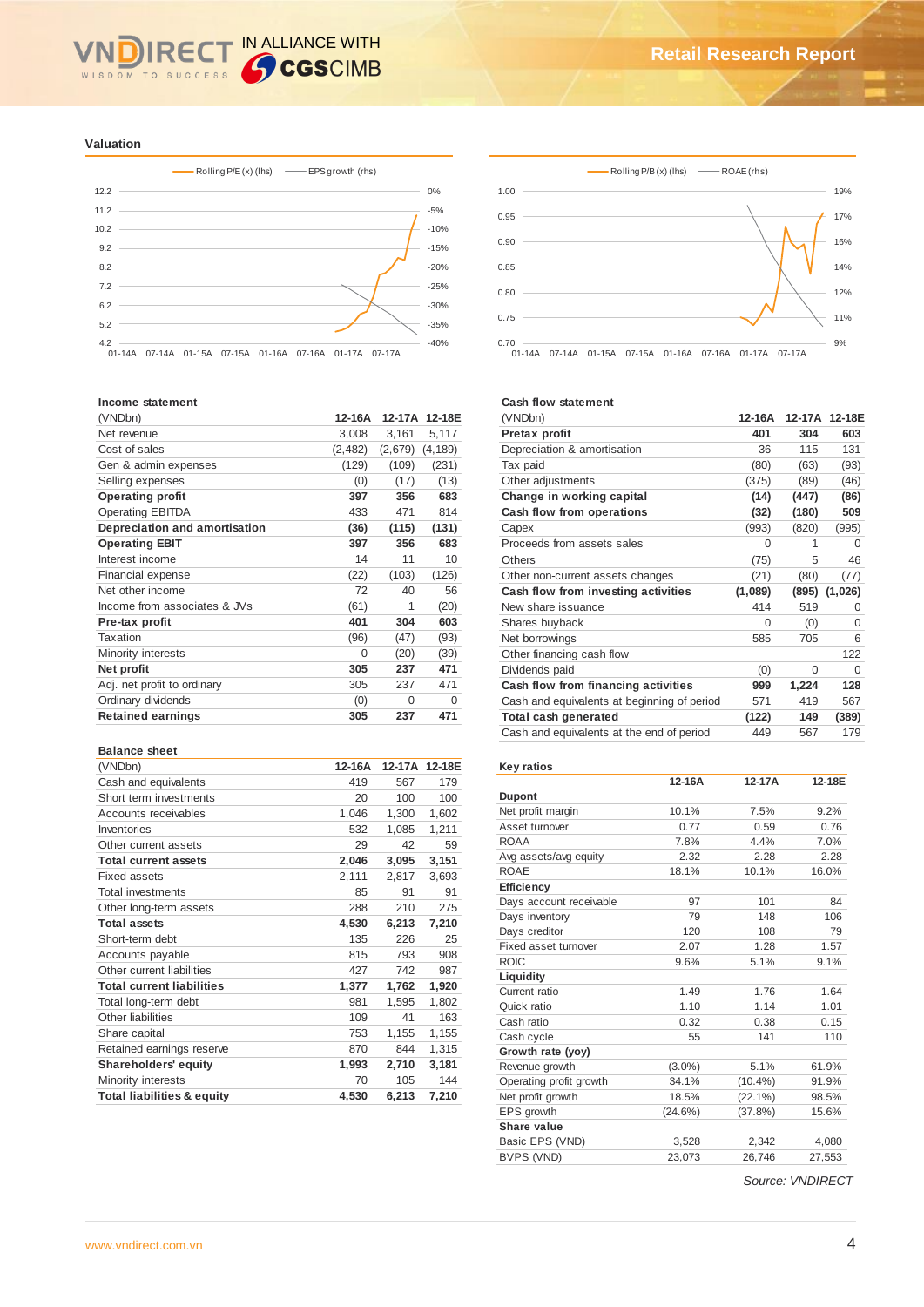

## **DISCLAIMER**

The content of this report (including the views and opinions expressed therein, and the information comprised therein) has been prepared by and belongs to VNDIRECT Securities Corporation, and is distributed by CGS-CIMB or CIMB Investment Bank Berhad ("CIMB"), as the case may be, pursuant to an arrangement between VNDIRECT Securities Corporation and CGS-CIMB. VNDIRECT Securities Corporation is not an affiliate of CGS-CIMB or CIMB.

This report is not directed to, or intended for distribution to or use by, any person or entity who is a citizen or resident of or located in any locality, state, country or other jurisdiction where such distribution, publication, availability or use would be contrary to law or regulation.

By accepting this report, the recipient hereof represents and warrants that he is entitled to receive such report in accordance with the restrictions set forth below and agrees to be bound by the limitations contained herein (including the "Restrictions on Distributions" set out below). Any failure to comply with these limitations may constitute a violation of law. This publication is being supplied to you strictly on the basis that it will remain confidential. No part of this report may be (i) copied, photocopied, duplicated, stored or reproduced in any form by any means or (ii) redistributed or passed on, directly or indirectly, to any other person in whole or in part, for any purpose without the prior written consent of CGS-CIMB or CIMB, as the case may be.

The information contained in this research report is prepared from data believed to be correct and reliable at the time of issue of this report. VNDIRECT Securities Corporation may or may not issue regular reports on the subject matter of this report at any frequency and may cease to do so or change the periodicity of reports at any time. None of VNDIRECT Securities Corporation, CGS-CIMB or CIMB is under any obligation to update this report in the event of a material change to the information contained in this report. None of VNDIRECT Securities Corporation, CGS-CIMB or CIMB has any and will accept any, obligation to (i) check or ensure that the contents of this report remain current, reliable or relevant, (ii) ensure that the content of this report constitutes all the information a prospective investor may require, (iii) ensure the adequacy, accuracy, completeness, reliability or fairness of any views, opinions and information, and accordingly, VNDIRECT Securities Corporation, CGS-CIMB and CIMB and their respective affiliates and related persons including China Galaxy International Financial Holdings Limited ("CGIFHL") and CIMB Group Sdn. Bhd. ("CIMBG") and their respective related corporations (and their respective directors, associates, connected persons and/or employees) shall not be liable in any manner whatsoever for any consequences (including but not limited to any direct, indirect or consequential losses, loss of profits and damages) of any reliance thereon or usage thereof. In particular, VNDIRECT Securities Corporation, CGS-CIMB and CIMB disclaim all responsibility and liability for the views and opinions set out in this report.

Unless otherwise specified, this report is based upon reasonable sources. Such sources will, unless otherwise specified, for market data, be market data and prices available from the main stock exchange or market where the relevant security is listed, or, where appropriate, any other market. Information on the accounts and business of company(ies) will generally be based on published statements of the company(ies), information disseminated by regulatory information services, other publicly available information and information resulting from our research. Whilst every effort is made to ensure that statements of facts made in this report are accurate, all estimates, projections, forecasts, expressions of opinion and other subjective judgments contained in this report are based on assumptions considered to be reasonable as of the date of the document in which they are contained and must not be construed as a representation that the matters referred to therein will occur. Past performance is not a reliable indicator of future performance. The value of investments may go down as well as up and those investing may, depending on the investments in question, lose more than the initial investment. No report shall constitute an offer or an invitation by or on behalf of CGS-CIMB, CIMB, or VNDIRECT Securities Corporation, or their respective affiliates (including CGIFHL, CIMBG and their respective related corporations) to any person to buy or sell any investments.

CGS-CIMB, CIMB and/or VNDIRECT Securities Corporation and/or their respective affiliates and related corporations (including CGIFHL, CIMBG and their respective related corporations), their respective directors, associates, connected parties and/or employees may own or have positions in securities of the company(ies) covered in this research report or any securities related thereto and may from time to time add to or dispose of, or may be materially interested in, any such securities. Further, CGS-CIMB, CIMB and/or VNDIRECT Securities Corporation, and/or their respective affiliates and their respective related corporations (including CGIFHL, CIMBG and their respective related corporations) do and seek to do business with the company(ies) covered in this research report and may from time to time act as market maker or have assumed an underwriting commitment in securities of such company(ies), may sell them to or buy them from customers on a principal basis and may also perform or seek to perform significant investment banking, advisory, underwriting or placement services for or relating to such company(ies) as well as solicit such investment, advisory or other services from any entity mentioned in this report.

CGS-CIMB, CIMB and/or VNDIRECT Securities Corporation and/or their respective affiliates (including CGIFHL, CIMBG and their respective related corporations) may enter into an agreement with the company(ies) covered in this report relating to the production of research reports. CGS-CIMB, CIMB and/or VNDIRECT Securities Corporation may disclose the contents of this report to the company(ies) covered by it and may have amended the contents of this report following such disclosure.

The analyst responsible for the production of this report hereby certifies that the views expressed herein accurately and exclusively reflect his or her personal views and opinions about any and all of the issuers or securities analysed in this report and were prepared independently and autonomously. No part of the compensation of the analyst(s) was, is, or will be directly or indirectly related to the inclusion of specific recommendations(s) or view(s) in this report. The analyst(s) who prepared this research report is prohibited from receiving any compensation, incentive or bonus based on specific investment banking transactions or for providing a specific recommendation for, or view of, a particular company. Information barriers and other arrangements may be established where necessary to prevent conflicts of interests arising. However, the analyst(s) may receive compensation that is based on his/their coverage of company(ies) in the performance of his/their duties or the performance of his/their recommendations and the research personnel involved in the preparation of this report may also participate in the solicitation of the businesses as described above. In reviewing this research report, an investor should be aware that any or all of the foregoing, among other things, may give rise to real or potential conflicts of interest. Additional information is, subject to the duties of confidentiality, available on request.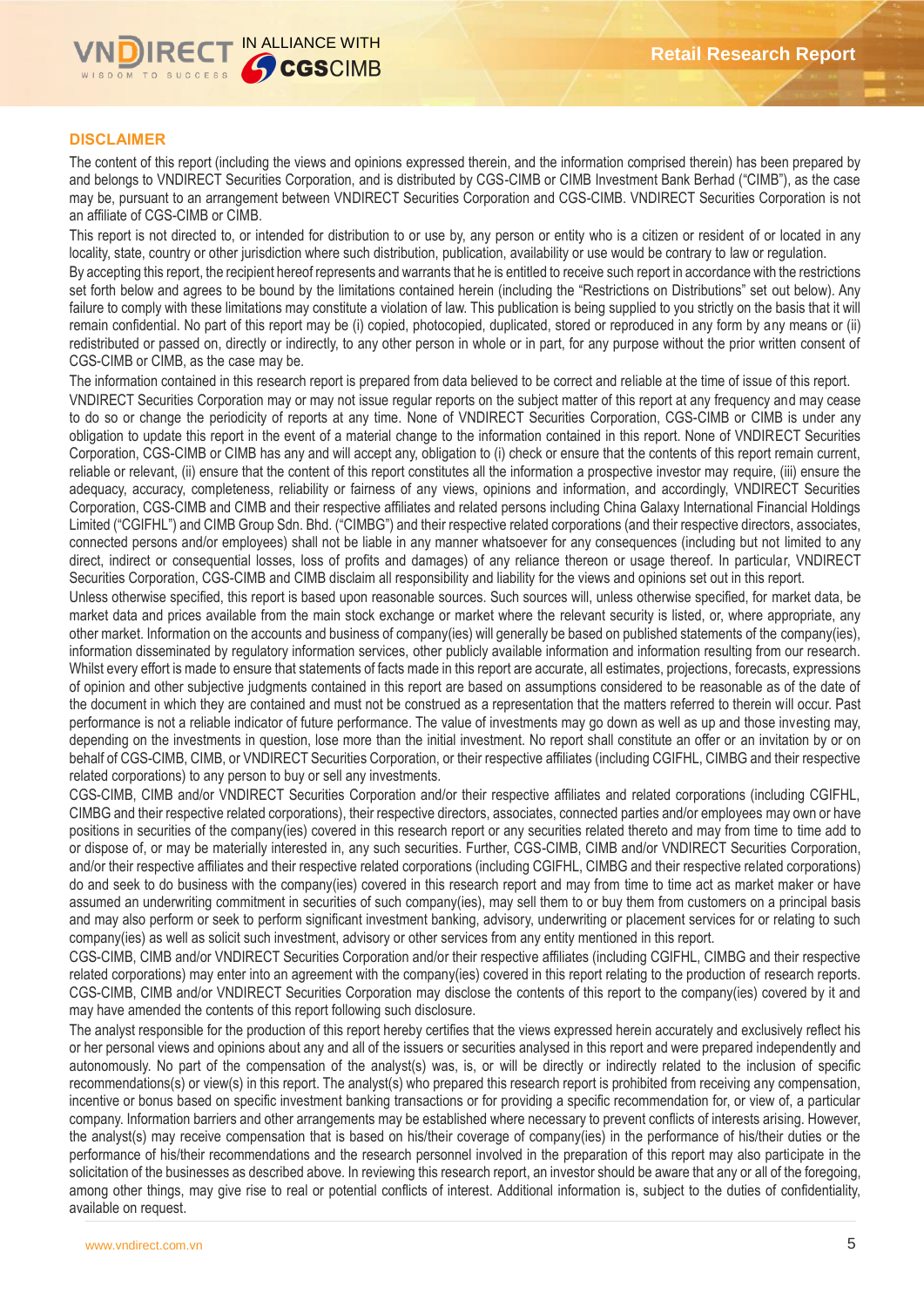The term "VNDIRECT Securities Corporation" shall, unless the context otherwise requires, mean VNDIRECT Securities Corporation and its affiliates, subsidiaries and related companies. The term "CGS-CIMB" shall denote, where appropriate, the relevant entity distributing or disseminating the report in the particular jurisdiction referenced below, or, in every other case except as otherwise stated herein, CIMB Securities International Pte. Ltd. and its affiliates, subsidiaries and related corporations.

## **CGS-CIMB**

| Country     | <b>CGS-CIMB Entity</b>                      | <b>Regulated by</b>                                             |
|-------------|---------------------------------------------|-----------------------------------------------------------------|
| Hong Kong   | <b>CGS-CIMB Securities Limited</b>          | Securities and Futures Commission Hong Kong                     |
| India       | CGS-CIMB Securities (India) Private Limited | Securities and Exchange Board of India (SEBI)                   |
| Indonesia   | PT CGS-CIMB Sekuritas Indonesia             | Financial Services Authority of Indonesia                       |
| Singapore   | CGS-CIMB Research Pte. Ltd.                 | Monetary Authority of Singapore                                 |
| South Korea | CGS-CIMB Securities Limited, Korea Branch   | Financial Services Commission and Financial Supervisory Service |
| Thailand    | CGS-CIMB Securities (Thailand) Co. Ltd.     | Securities and Exchange Commission Thailand                     |

## **CIMB**

| <b>ountr</b> | CIME<br>$\overline{1}$<br>-<br><b>Entit</b>     | . .<br>b١<br><br>™ulaleu             |
|--------------|-------------------------------------------------|--------------------------------------|
| Malavsia     | CIMB<br>Berhad<br>alvestm<br>Bank<br>ner<br>-11 | Malavsia<br>Securities<br>Commission |

(i) As of 14 March 2018 VNDIRECT Securities Corporation has a proprietary position in the securities (which may include but not limited to shares, warrants, call warrants and/or any other derivatives) in the following company or companies covered or recommended in this report:  $(a) -$ 

(ii) As of 14 March 2018, the analyst(s) who prepared this report, and the associate(s), has / have an interest in the securities (which may include but not limited to shares, warrants, call warrants and/or any other derivatives) in the following company or companies covered or recommended in this report:

(a) – Power Construction JSC No.1 (PC1)

This report does not purport to contain all the information that a prospective investor may require. CGS-CIMB, and VNDIRECT Securities Corporation and their respective affiliates (including CGIFHL, CIMBG and their related corporations) do not make any guarantee, representation or warranty, express or implied, as to the adequacy, accuracy, completeness, reliability or fairness of any such information and opinion contained in this report. None of CGS-CIMB, CIMB and VNDIRECT Securities Corporation and their respective affiliates nor their related persons (including CGIFHL, CIMBG and their related corporations) shall be liable in any manner whatsoever for any consequences (including but not limited to any direct, indirect or consequential losses, loss of profits and damages) of any reliance thereon or usage thereof. This report is general in nature and has been prepared for information purposes only. It is intended for circulation amongst CGS-CIMB's, CIMB's and their respective affiliates' (including CGIFHL's, CIMBG's and their respective related corporations') clients generally and does not have regard to the specific investment objectives, financial situation and the particular needs of any specific person who may receive this report. The information and opinions in this report are not and should not be construed or considered as an offer, recommendation or solicitation to buy or sell the subject securities, related investments or other financial instruments or any derivative instrument, or any rights pertaining thereto.

Investors are advised to make their own independent evaluation of the information contained in this research report, consider their own individual investment objectives, financial situation and particular needs and consult their own professional and financial advisers as to the legal, business, financial, tax and other aspects before participating in any transaction in respect of the securities of company(ies) covered in this research report. The securities of such company(ies) may not be eligible for sale in all jurisdictions or to all categories of investors.

**Australia:** Despite anything in this report to the contrary, this research is provided in Australia by CIMB Securities (Singapore) Pte. Ltd. and CIMB Securities Limited. This research is only available in Australia to persons who are "wholesale clients" (within the meaning of the Corporations Act 2001 (Cth) and is supplied solely for the use of such wholesale clients and shall not be distributed or passed on to any other person. You represent and warrant that if you are in Australia, you are a "wholesale client". This research is of a general nature only and has been prepared without taking into account the objectives, financial situation or needs of the individual recipient. CIMB Securities (Singapore) Pte. Ltd. and CIMB Securities Limited do not hold, and are not required to hold an Australian financial services license. CIMB Securities (Singapore) Pte. Ltd. and CIMB Securities Limited rely on "passporting" exemptions for entities appropriately licensed by the Monetary Authority of Singapore (under ASIC Class Order 03/1102) and the Securities and Futures Commission in Hong Kong (under ASIC Class Order 03/1103).

**Canada:** This research report has not been prepared in accordance with the disclosure requirements of Dealer Member Rule 3400 – Research Restrictions and Disclosure Requirements of the Investment Industry Regulatory Organization of Canada. For any research report distributed by CIBC, further disclosures related to CIBC conflicts of interest can be found at https://researchcentral.cibcwm.com.

**China:** For the purpose of this report, the People's Republic of China ("PRC") does not include the Hong Kong Special Administrative Region, the Macau Special Administrative Region or Taiwan. The distributor of this report has not been approved or licensed by the China Securities Regulatory Commission or any other relevant regulatory authority or governmental agency in the PRC. This report contains only marketing information. The distribution of this report is not an offer to buy or sell to any person within or outside PRC or a solicitation to any person within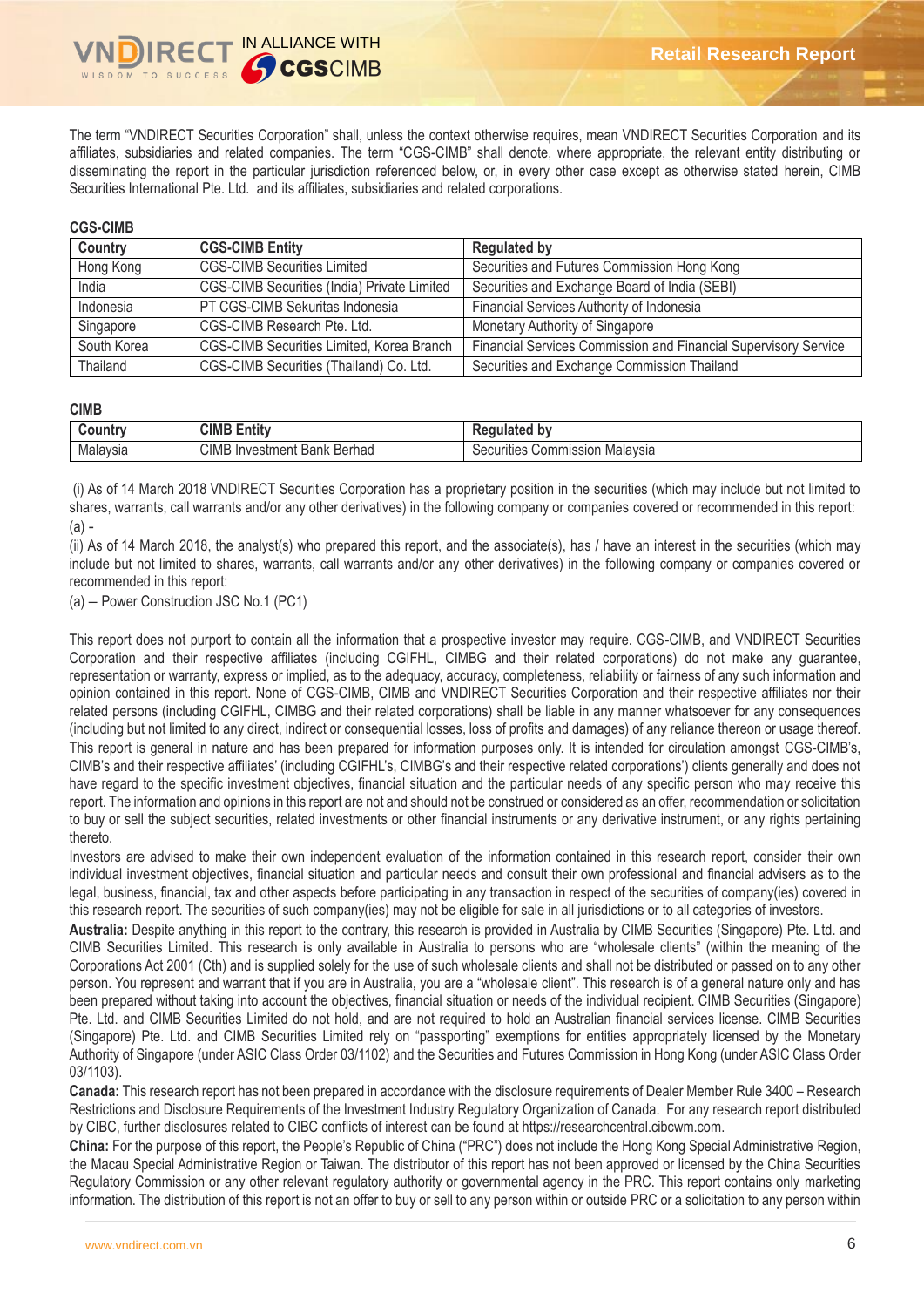

or outside of PRC to buy or sell any instruments described herein. This report is being issued outside the PRC to a limited number of institutional investors and may not be provided to any person other than the original recipient and may not be reproduced or used for any other purpose. France: Only qualified investors within the meaning of French law shall have access to this report. This report shall not be considered as an offer to subscribe to, or used in connection with, any offer for subscription or sale or marketing or direct or indirect distribution of financial instruments and it is not intended as a solicitation for the purchase of any financial instrument.

**Germany:** This report is only directed at persons who are professional investors as defined in sec 31a(2) of the German Securities Trading Act (WpHG). This publication constitutes research of a non-binding nature on the market situation and the investment instruments cited here at the time of the publication of the information.

The current prices/yields in this issue are based upon closing prices from Bloomberg as of the day preceding publication. Please note that neither the German Federal Financial Supervisory Agency (BaFin), nor any other supervisory authority exercises any control over the content of this report.

**Hong Kong:** This report is issued and distributed in Hong Kong by CIMB Securities Limited ("CHK") which is licensed in Hong Kong by the Securities and Futures Commission for Type 1 (dealing in securities), Type 4 (advising on securities) and Type 6 (advising on corporate finance) activities. Any investors wishing to purchase or otherwise deal in the securities covered in this report should contact the Head of Sales at CIMB Securities Limited. The views and opinions in this research report are of VNDIRECT Securities Corporation as of the date hereof and are subject to change. If the Financial Services and Markets Act of the United Kingdom or the rules of the Financial Conduct Authority apply to a recipient, our obligations owed to such recipient therein are unaffected. CHK has no obligation to update its opinion or the information in this research report.

This publication is strictly confidential and is for private circulation only to clients of CHK.

CHK does not make a market on other securities mentioned in the report.

**India:** This report is issued and distributed in India by CIMB Securities (India) Private Limited ("CIMB India") which is registered with the National Stock Exchange of India Limited and BSE Limited as a trading and clearing member under the Securities and Exchange Board of India (Stock Brokers and Sub-Brokers) Regulations, 1992. In accordance with the provisions of Regulation 4(g) of the Securities and Exchange Board of India (Investment Advisers) Regulations, 2013, CIMB India is not required to seek registration with the Securities and Exchange Board of India ("SEBI") as an Investment Adviser. CIMB India is registered with SEBI as a Research Analyst pursuant to the SEBI (Research Analysts) Regulations, 2014 ("Regulations").

This report does not take into account the particular investment objectives, financial situations, or needs of the recipients. It is not intended for and does not deal with prohibitions on investment due to law/jurisdiction issues etc. which may exist for certain persons/entities. Recipients should rely on their own investigations and take their own professional advice before investment.

The report is not a "prospectus" as defined under Indian Law, including the Companies Act, 2013, and is not, and shall not be, approved by, or filed or registered with, any Indian regulator, including any Registrar of Companies in India, SEBI, any Indian stock exchange, or the Reserve Bank of India. No offer, or invitation to offer, or solicitation of subscription with respect to any such securities listed or proposed to be listed in India is being made, or intended to be made, to the public, or to any member or section of the public in India, through or pursuant to this report. The research analysts, strategists or economists principally responsible for the preparation of this research report are segregated from the other activities of CIMB India and they have received compensation based upon various factors, including quality, accuracy and value of research, firm profitability or revenues, client feedback and competitive factors. Research analysts', strategists' or economists' compensation is not linked to investment banking or capital markets transactions performed or proposed to be performed by CIMB India or its affiliates.

CIMB India has not received any investment banking related compensation from the companies mentioned in the report in the past 12 months. CIMB India has not received any compensation from the companies mentioned in the report in the past 12 months.

**Indonesia:** This report is issued and distributed by PT CIMB Sekuritas Indonesia ("CIMBI"). The views and opinions in this research report are our own as of the date hereof and are subject to change. CIMBI has no obligation to update its opinion or the information in this research report. Neither this report nor any copy hereof may be distributed in Indonesia or to any Indonesian citizens wherever they are domiciled or to Indonesian residents except in compliance with applicable Indonesian capital market laws and regulations.

This research report is not an offer of securities in Indonesia. The securities referred to in this research report have not been registered with the Financial Services Authority (Otoritas Jasa Keuangan) pursuant to relevant capital market laws and regulations, and may not be offered or sold within the territory of the Republic of Indonesia or to Indonesian citizens through a public offering or in circumstances which constitute an offer within the meaning of the Indonesian capital market law and regulations.

**Ireland:** CGS-CIMB is not an investment firm authorised in the Republic of Ireland and no part of this document should be construed as CGS-CIMB acting as, or otherwise claiming or representing to be, an investment firm authorised in the Republic of Ireland.

**Malaysia:** This report is distributed by CIMB solely for the benefit of and for the exclusive use of our clients. CIMB has no obligation to update, revise or reaffirm its opinion or the information in this research reports after the date of this report.

**New Zealand:** In New Zealand, this report is for distribution only to persons who are wholesale clients pursuant to section 5C of the Financial Advisers Act 2008.

**Singapore:** This report is issued and distributed by CIMB Research Pte Ltd ("CIMBR"). CIMBR is a financial adviser licensed under the Financial Advisers Act, Cap 110 ("FAA") for advising on investment products, by issuing or promulgating research analyses or research reports, whether in electronic, print or other form. Accordingly CIMBR is a subject to the applicable rules under the FAA unless it is able to avail itself to any prescribed exemptions.

Recipients of this report are to contact CIMB Research Pte Ltd, 50 Raffles Place, #16-02 Singapore Land Tower, Singapore in respect of any matters arising from, or in connection with this report. CIMBR has no obligation to update its opinion or the information in this research report.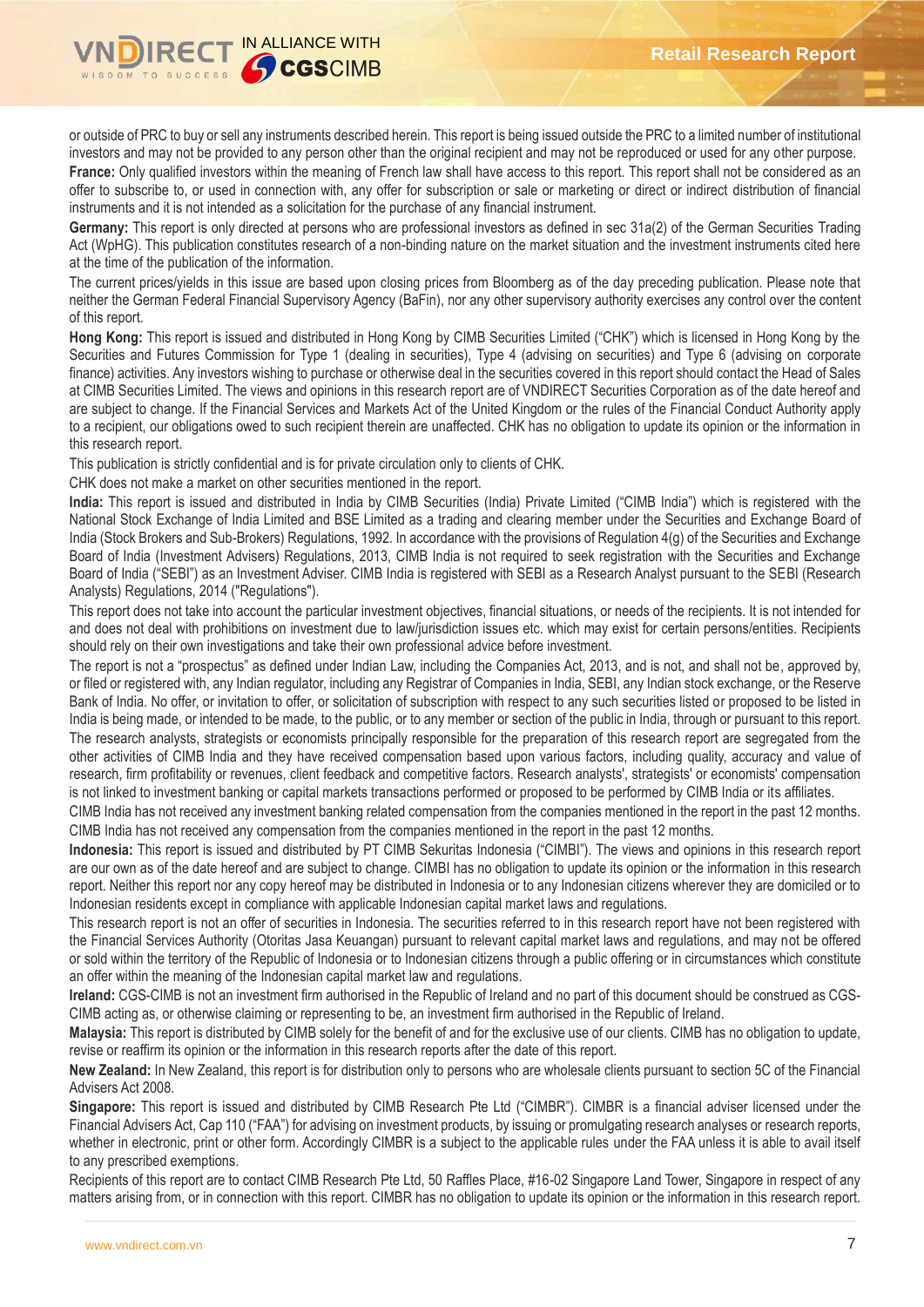

This publication is strictly confidential and is for private circulation only. If you have not been sent this report by CIMBR directly, you may not rely, use or disclose to anyone else this report or its contents.

If the recipient of this research report is not an accredited investor, expert investor or institutional investor, CIMBR accepts legal responsibility for the contents of the report without any disclaimer limiting or otherwise curtailing such legal responsibility. If the recipient is an accredited investor, expert investor or institutional investor, the recipient is deemed to acknowledge that CIMBR is exempt from certain requirements under the FAA and its attendant regulations, and as such, is exempt from complying with the following :

(a) Section 25 of the FAA (obligation to disclose product information);

(b) Section 27 (duty not to make recommendation with respect to any investment product without having a reasonable basis where you may be reasonably expected to rely on the recommendation) of the FAA;

(c) MAS Notice on Information to Clients and Product Information Disclosure [Notice No. FAA-N03];

(d) MAS Notice on Recommendation on Investment Products [Notice No. FAA-N16];

(e) Section 36 (obligation on disclosure of interest in securities), and

(f) any other laws, regulations, notices, directive, guidelines, circulars and practice notes which are relates to the above, to the extent permitted by applicable laws, as may be amended from time to time, and any other laws, regulations, notices, directive, guidelines, circulars, and practice notes as we may notify you from time to time. In addition, the recipient who is an accredited investor, expert investor or institutional investor acknowledges that a CIMBR is exempt from Section 27 of the FAA, the recipient will also not be able to file a civil claim against CIMBR for any loss or damage arising from the recipient's reliance on any recommendation made by CIMBR which would otherwise be a right that is available to the recipient under Section 27 of the FAA, the recipient will also not be able to file a civil claim against CIMBR for any loss or damage arising from the recipient's reliance on any recommendation made by CIMBR which would otherwise be a right that is available to the recipient under Section 27 of the FAA.

CIMBR, its affiliates and related corporations, their directors, associates, connected parties and/or employees may own or have positions in securities of the company(ies) covered in this research report or any securities related thereto and may from time to time add to or dispose of, or may be materially interested in, any such securities. Further, CIMBR, its affiliates and its related corporations do and seek to do business with the company(ies) covered in this research report and may from time to time act as market maker or have assumed an underwriting commitment in securities of such company(ies), may sell them to or buy them from customers on a principal basis and may also perform or seek to perform significant investment banking, advisory, underwriting or placement services for or relating to such company(ies) as well as solicit such investment, advisory or other services from any entity mentioned in this report.

As of 14 March 2018,, CIMBR does not have a proprietary position in the recommended securities in this report.

CIMBR does not make a market on the securities mentioned in the report.

**South Korea:** This report is issued and distributed in South Korea by CIMB Securities Limited, Korea Branch ("CIMB Korea") which is licensed as a cash equity broker, and regulated by the Financial Services Commission and Financial Supervisory Service of Korea. In South Korea, this report is for distribution only to professional investors under Article 9(5) of the Financial Investment Services and Capital Market Act of Korea ("FSCMA").

**Spain:** This document is a research report and it is addressed to institutional investors only. The research report is of a general nature and not personalised and does not constitute investment advice so, as the case may be, the recipient must seek proper advice before adopting any investment decision. This document does not constitute a public offering of securities.

CGS-CIMB is not registered with the Spanish Comision Nacional del Mercado de Valores to provide investment services.

**Sweden:** This report contains only marketing information and has not been approved by the Swedish Financial Supervisory Authority. The distribution of this report is not an offer to sell to any person in Sweden or a solicitation to any person in Sweden to buy any instruments described herein and may not be forwarded to the public in Sweden.

**Switzerland:** This report has not been prepared in accordance with the recognized self-regulatory minimal standards for research reports of banks issued by the Swiss Bankers' Association (Directives on the Independence of Financial Research).

Thailand: This report is issued and distributed by CIMB Securities (Thailand) Co. Ltd. ("CIMBT") based upon sources believed to be reliable (but their accuracy, completeness or correctness is not guaranteed). The statements or expressions of opinion herein were arrived at after due and careful consideration for use as information for investment. Such opinions are subject to change without notice and CIMBT has no obligation to update its opinion or the information in this research report.

CIMBT may act or acts as Market Maker, and issuer and offerer of Derivative Warrants and Structured Note which may have the following securities as its underlying securities. Investors should carefully read and study the details of the derivative warrants in the prospectus before making investment decisions.

AAV, ADVANC, AMATA, ANAN, AOT, AP, BA, BANPU, BBL, BCH, BCP, BCPG, BDMS, BEAUTY, BEC, BEM, BJC, BH, BIG, BLA, BLAND, BPP, BTS, CBG, CENTEL, CHG, CK, CKP, COM7, CPALL, CPF, CPN, DELTA, DTAC, EA, EGCO, EPG, GFPT, GLOBAL, GLOW, GPSC, GUNKUL, HMPRO, INTUCH, IRPC, ITD, IVL, KBANK, KCE, KKP, KTB, KTC, LH, LHBANK, LPN, MAJOR, MALEE, MEGA, MINT, MONO, MTLS, PLANB, PSH, PTL, PTG, PTT, PTTEP, PTTGC, QH, RATCH, ROBINS, S, SAWAD, SCB, SCC, SCCC, SIRI, SPALI, SPRC, STEC, STPI, SUPER, TASCO, TCAP, THAI, THANI, THCOM, TISCO, TKN, TMB, TOP, TPIPL, TRUE, TTA, TU, TVO, UNIQ, VGI, WHA, WORK.

# **Corporate Governance Report:**

The disclosure of the survey result of the Thai Institute of Directors Association ("IOD") regarding corporate governance is made pursuant to the policy of the Office of the Securities and Exchange Commission. The survey of the IOD is based on the information of a company listed on the Stock Exchange of Thailand and the Market for Alternative Investment disclosed to the public and able to be accessed by a general public investor. The result, therefore, is from the perspective of a third party. It is not an evaluation of operation and is not based on inside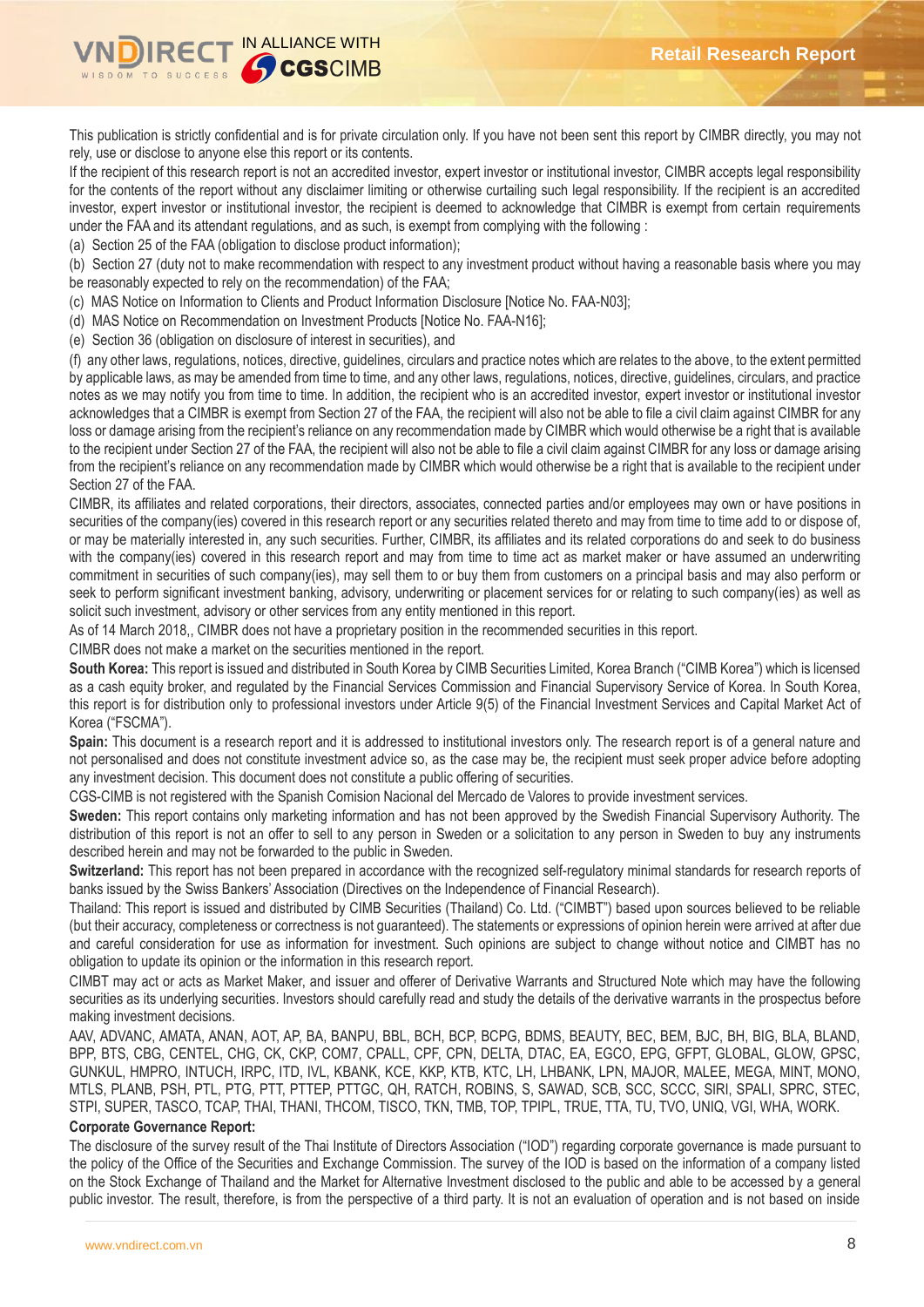

information.

The survey result is as of the date appearing in the Corporate Governance Report of Thai Listed Companies. As a result, the survey result may be changed after that date. CIMBT does not confirm nor certify the accuracy of such survey result.

| Score Ra.<br>anae: | 100<br>n۵<br>ັນບ    | 00<br>$\circ$<br>ou<br>೦೮ | 70<br>$\overline{\phantom{a}}$<br>- 14<br>u | $\overline{\phantom{0}}$<br>'U or<br><b>Below</b> | N0<br>Result<br>uvev.<br>∍uu |
|--------------------|---------------------|---------------------------|---------------------------------------------|---------------------------------------------------|------------------------------|
| Description:       | Excellent<br>$\sim$ | 000ز'<br>ver              | 000ن                                        | N/A                                               |                              |

**United Arab Emirates:** The distributor of this report has not been approved or licensed by the UAE Central Bank or any other relevant licensing authorities or governmental agencies in the United Arab Emirates. This report is strictly private and confidential and has not been reviewed by, deposited or registered with UAE Central Bank or any other licensing authority or governmental agencies in the United Arab Emirates. This report is being issued outside the United Arab Emirates to a limited number of institutional investors and must not be provided to any person other than the original recipient and may not be reproduced or used for any other purpose. Further, the information contained in this report is not intended to lead to the sale of investments under any subscription agreement or the conclusion of any other contract of whatsoever nature within the territory of the United Arab Emirates.

**United Kingdom and European Economic Area (EEA):** In the United Kingdom and European Economic Area, this material is also being distributed by CIMB Securities (UK) Limited ("CIMB UK"). CIMB UK is authorized and regulated by the Financial Conduct Authority and its registered office is at 27 Knightsbridge, London, SW1X7YB. The material distributed by CIMB UK has been prepared in accordance with CGS-CIMB's policies for managing conflicts of interest arising as a result of publication and distribution of this material. This material is for distribution only to, and is solely directed at, selected persons on the basis that those persons: (a) are eligible counterparties and professional clients of CIMB UK; (b) have professional experience in matters relating to investments falling within Article 19(5) of the Financial Services and Markets Act 2000 (Financial Promotion) Order 2005 (as amended, the "Order"), (c) fall within Article 49(2)(a) to (d) ("high net worth companies, unincorporated associations etc") of the Order; (d) are outside the United Kingdom subject to relevant regulation in each jurisdiction, material(all such persons together being referred to as "relevant persons"). This material is directed only at relevant persons and must not be acted on or relied on by persons who are not relevant persons. Any investment or investment activity to which this material relates is available only to relevant persons and will be engaged in only with relevant persons.

Where this material is labelled as non-independent, it does not provide an impartial or objective assessment of the subject matter and does not constitute independent "research" (cannot remove research from here under the applicable rules of the Financial Conduct Authority in the UK. Consequently, any such non-independent material will not have been prepared in accordance with legal requirements designed to promote the independence of research (cannot remove research from here) and will not subject to any prohibition on dealing ahead of the dissemination of research. Any such non-independent material must be considered as a marketing communication.

**United States:** This research report is distributed in the United States of America by CIMB Securities (USA) Inc, a U.S. registered brokerdealer and a related company of CIMB Research Pte Ltd, PT CIMB Sekuritas Indonesia, CIMB Securities (Thailand) Co. Ltd, CIMB Securities Limited, CIMB Securities (India) Private Limited, and is distributed solely to persons who qualify as "U.S. Institutional Investors" as defined in Rule 15a-6 under the Securities and Exchange Act of 1934. This communication is only for Institutional Investors whose ordinary business activities involve investing in shares, bonds, and associated securities and/or derivative securities and who have professional experience in such investments. Any person who is not a U.S. Institutional Investor or Major Institutional Investor must not rely on this communication. The delivery of this research report to any person in the United States of America is not a recommendation to effect any transactions in the securities discussed herein, or an endorsement of any opinion expressed herein. CIMB Securities (USA) Inc, is a FINRA/SIPC member and takes responsibility for the content of this report. For further information or to place an order in any of the above-mentioned securities please contact a registered representative of CIMB Securities (USA) Inc.

CIMB Securities (USA) Inc. does not make a market on other securities mentioned in the report.

CIMB Securities (USA) Inc. has not managed or co-managed a public offering of any of the securities mentioned in the past 12 months.

CIMB Securities (USA) Inc. has not received compensation for investment banking services from any of the company mentioned in the past 12 months.

CIMB Securities (USA) Inc. neither expects to receive nor intends to seek compensation for investment banking services from any of the company mentioned within the next 3 months.

**Other jurisdictions:** In any other jurisdictions, except if otherwise restricted by laws or regulations, this report is only for distribution to professional, institutional or sophisticated investors as defined in the laws and regulations of such jurisdictions.